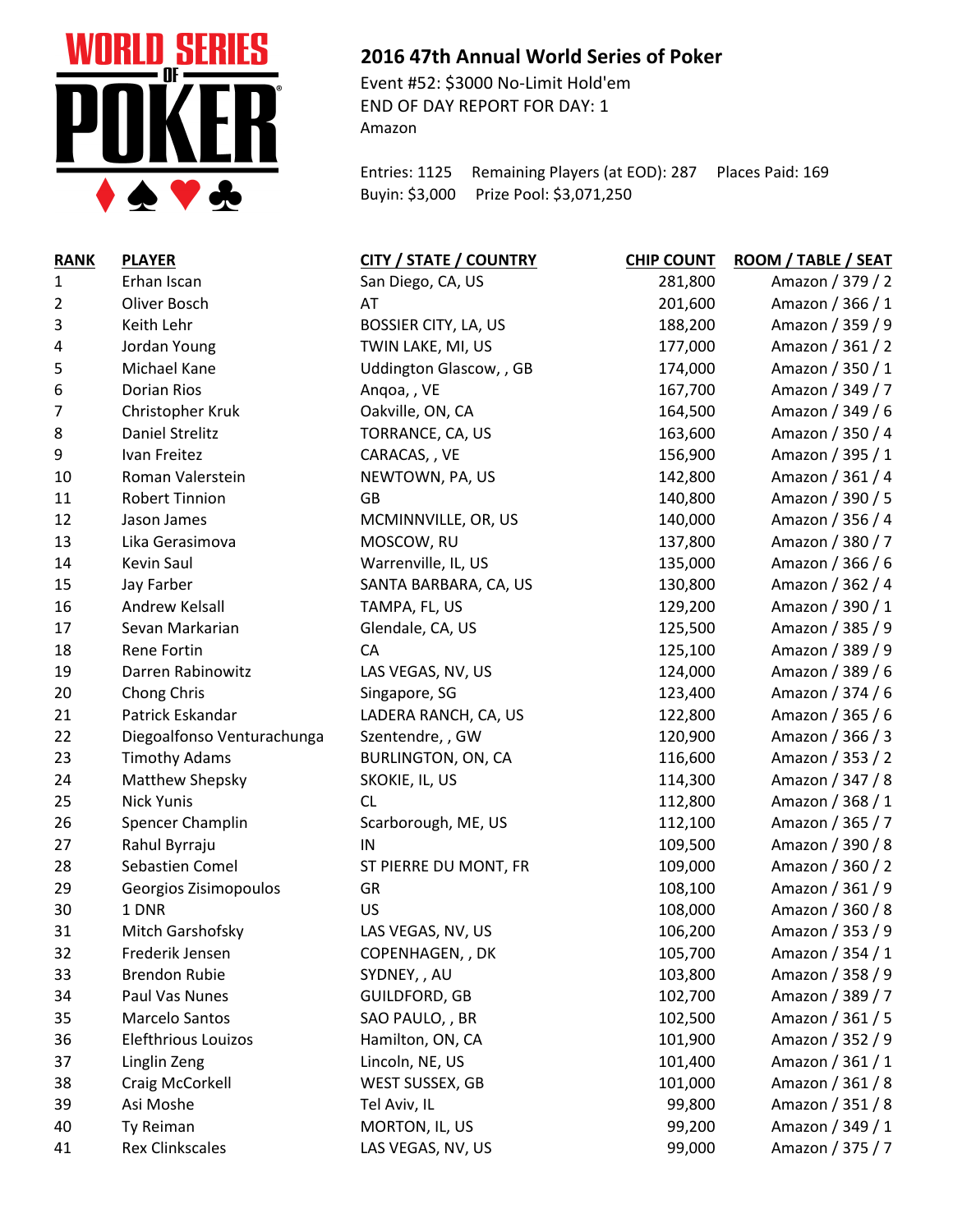| 42 | David Diaz                | MEMPHIS, TN, US          | 96,800 | Amazon / 348 / 2 |
|----|---------------------------|--------------------------|--------|------------------|
| 43 | Chris Johnson             | LAS VEGAS, NV, US        | 95,900 | Amazon / 350 / 8 |
| 44 | Stephen Chidwick          | DEAL, , GB               | 95,200 | Amazon / 367 / 9 |
| 45 | Stevan Chew               | US                       | 95,200 | Amazon / 360 / 4 |
| 46 | Richard Harroch           | SAN FRANCISCO, CA, US    | 95,200 | Amazon / 375 / 3 |
| 47 | <b>Guillaume Diaz</b>     | London, , FR             | 94,600 | Amazon / 364 / 5 |
| 48 | Hayden Aalvik             | LOS ANGELES, CA, US      | 94,600 | Amazon / 365 / 1 |
| 49 | Artur Koren               | VIENNA, AT               | 93,200 | Amazon / 384 / 3 |
| 50 | David Valcourt            | Sept-Iles, QC, CA        | 93,100 | Amazon / 363 / 4 |
| 51 | Giulio Mascolo            | London, , GA             | 93,000 | Amazon / 365 / 3 |
| 52 | <b>Richard Anthony</b>    | NEW YORK, NY, US         | 92,700 | Amazon / 362 / 5 |
| 53 | Jeffrey Chang             | WASHINGTON, DC, US       | 92,600 | Amazon / 363 / 2 |
| 54 | <b>Terry Grimes</b>       | Yonkers, NY, US          | 92,500 | Amazon / 352 / 3 |
| 55 | Ryan Leng                 | HENDERSON, NV, US        | 91,900 | Amazon / 375 / 5 |
| 56 | Steven Clark              | Warren, MI, US           | 89,600 | Amazon / 354 / 6 |
| 57 | Tom Bedell                | Benidorm, NO             | 89,400 | Amazon / 355 / 4 |
| 58 | <b>Guillaume Darcourt</b> | PARIS, , FR              | 88,300 | Amazon / 358 / 1 |
| 59 | Alex Ward                 | Fulwood, , GB            | 87,900 | Amazon / 358 / 4 |
| 60 | Andrew Wall               | Huntingtn Bch, CA, US    | 87,600 | Amazon / 395 / 6 |
| 61 | James Akenhead            | LONDON, , GB             | 86,900 | Amazon / 366 / 7 |
| 62 | Fabrizio Nolano           | Rome, , IT               | 86,100 | Amazon / 353 / 7 |
| 63 | Dan Sindelar              | LAS VEGAS, NV, US        | 86,100 | Amazon / 353 / 1 |
| 64 | Vladas Tamasauskas        | US                       | 85,700 | Amazon / 353 / 6 |
| 65 | Clayton Fletcher          | NEW YORK, NY, US         | 84,700 | Amazon / 385 / 5 |
| 66 | <b>Thomas Muehloecker</b> | WIEN, , AT               | 82,800 | Amazon / 354 / 4 |
| 67 | Alexandru Masek           | Los Angeles, CA, US      | 81,000 | Amazon / 367 / 2 |
| 68 | <b>Tony Ruberto</b>       | DAVIE, FL, US            | 80,200 | Amazon / 351 / 9 |
| 69 | Lyle Randall Vincent      | SAINT PETERSBURG, FL, US | 79,200 | Amazon / 394 / 5 |
| 70 | Chou Chou                 | Las Vegas, NV, US        | 78,500 | Amazon / 384 / 5 |
| 71 | David Hubbard             | Angleton, TX, US         | 78,100 | Amazon / 395 / 5 |
| 72 | <b>Walter Buss</b>        | RHODE ST GENESE, , BE    | 77,500 | Amazon / 359 / 7 |
| 73 | Scott Eskenazi            | MERCER ISLAND, WA, US    | 76,700 | Amazon / 363 / 3 |
| 74 | Ariel Mantel              | AR                       | 75,900 | Amazon / 350 / 9 |
| 75 | Chris Scandar             | Glendale, CA, US         | 75,800 | Amazon / 351 / 5 |
| 76 | Seth Berger               | LOS ANGELES, CA, US      | 75,300 | Amazon / 368 / 5 |
| 77 | Christian Christner       | Brighton, , GB           | 75,200 | Amazon / 354 / 5 |
| 78 | Chaitanya Vallabhaneni    | Elkridge, MD, US         | 74,500 | Amazon / 353 / 4 |
| 79 | Jonas Lauck               | PRIMSTAL, DE             | 74,200 | Amazon / 380 / 2 |
| 80 | <b>Arthur Morris</b>      | COLLEYVILLE, TX, US      | 74,100 | Amazon / 366 / 2 |
| 81 | <b>Daniel Fuhs</b>        | San Diego, CA, US        | 72,400 | Amazon / 356 / 6 |
| 82 | Daniel Wilson             | MAYNOOTH, IE             | 72,400 | Amazon / 364 / 9 |
| 83 | Joe Cada                  | SHELBY TOWNSHIP, MI, US  | 72,400 | Amazon / 351 / 7 |
| 84 | Aaron Mermelstein         | PHILADELPHIA, PA, US     | 72,000 | Amazon / 348 / 5 |
| 85 | Pierre Neuville           |                          |        | Amazon / 351 / 2 |
|    |                           | KNOKKE-HEIST, , BE       | 71,300 |                  |
| 86 | Dominique Terzian         | Arneche, , FR            | 71,300 | Amazon / 346 / 3 |
| 87 | Santiago Nadal            | TECAMACHALCO, , MX       | 70,700 | Amazon / 352 / 8 |
| 88 | Daniel Wagner             | West Hollywood, CA, US   | 70,600 | Amazon / 346 / 7 |
| 89 | Ruslan Gazaev             | MATROSOV, , RU           | 70,600 | Amazon / 352 / 4 |
| 90 | John Racener              | Tampa, FL, US            | 69,300 | Amazon / 349 / 8 |
| 91 | Alexander Barlow          | Pembroke Pines, FL, US   | 68,800 | Amazon / 348 / 6 |
| 92 | Chun Law                  | LONDON, , GB             | 68,800 | Amazon / 394 / 4 |
| 93 | Bryn Kenney               | LONG BEACH, NY, US       | 68,800 | Amazon / 365 / 9 |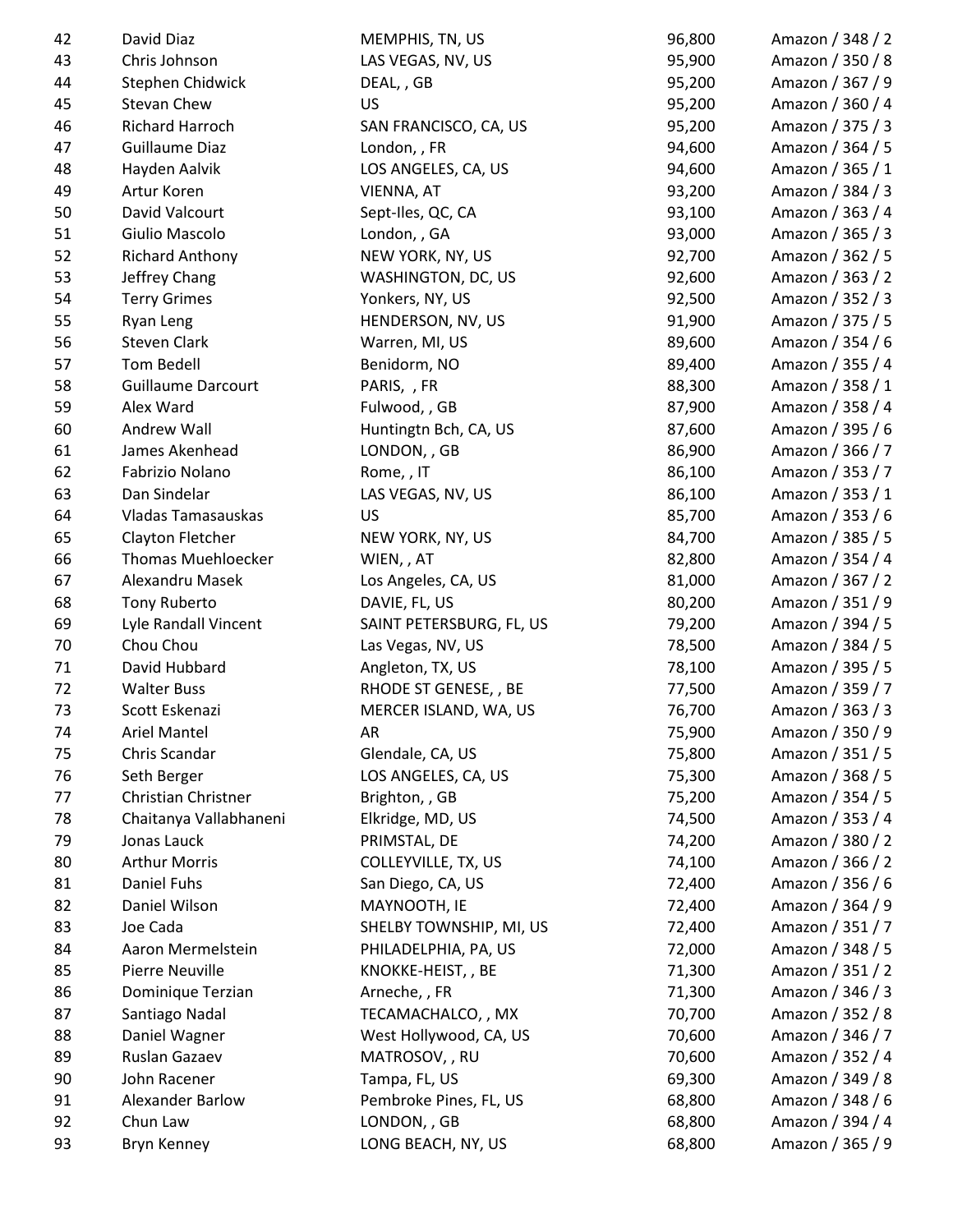| 94  | Mohammad Abediarani      | Plano, TX, US           | 68,400 | Amazon / 356 / 1 |
|-----|--------------------------|-------------------------|--------|------------------|
| 95  | Shan Jing                | ARCADIA, CA, US         | 68,300 | Amazon / 374 / 5 |
| 96  | Michael Hernandez        | WHITESTONE, NY, US      | 67,800 | Amazon / 352 / 6 |
| 97  | Ognyan Dimov             | Veliko Tarnovo, BG      | 67,500 | Amazon / 389 / 2 |
| 98  | Dave Fox                 | CORAM, NY, US           | 67,400 | Amazon / 353 / 5 |
| 99  | Kevin Waller             | Grand Blanc, MI, US     | 67,200 | Amazon / 355 / 3 |
| 100 | Nick Maimone             | RUTHERFORDTON, NC, US   | 67,000 | Amazon / 394 / 3 |
| 101 | Garrett Beckman          | GARDNER, KS, US         | 66,500 | Amazon / 354 / 9 |
| 102 | Oliver Weis              | US                      | 66,400 | Amazon / 384 / 2 |
| 103 | Philippe Narboni         | VEIGY-FONCENEX, , FR    | 66,400 | Amazon / 347 / 9 |
| 104 | Raymond Wang             | San Jose, CA, US        | 66,100 | Amazon / 375 / 2 |
| 105 | Greg Himmelbrand         | QUEENS, NY, US          | 65,900 | Amazon / 389 / 5 |
| 106 | Stoyan Obreshkov         | <b>BG</b>               | 65,100 | Amazon / 353 / 8 |
| 107 | Peter Hong               | QUEENS, NY, US          | 64,000 | Amazon / 356 / 7 |
| 108 | Alexandre Rivero         | Rio de Janeiro, BR      | 64,000 | Amazon / 375 / 8 |
| 109 | <b>Brent Roberts</b>     | LAS VEGAS, NV, US       | 63,700 | Amazon / 360 / 9 |
| 110 | Luca Moschitta           | $\mathsf{I}\mathsf{T}$  | 63,000 | Amazon / 361 / 6 |
| 111 | <b>Edouard Echinard</b>  | San Francisco, CA, US   | 62,900 | Amazon / 374 / 2 |
| 112 | Jason Berilgen           | HOUSTON, TX, US         | 60,800 | Amazon / 346 / 2 |
| 113 | Josh Pollock             | Las Vegas, NV, US       | 60,500 | Amazon / 357 / 7 |
| 114 | David Maudlin            | DURHAM, , GT            | 58,800 | Amazon / 364 / 4 |
| 115 | Jeff Hakim               | MONTREAL, QC, CA        | 58,800 | Amazon / 350 / 2 |
| 116 | Justin Liberto           | Fallston, MD, US        | 58,600 | Amazon / 384 / 9 |
| 117 | Josep Galindo            | Barcelona, ES           | 58,500 | Amazon / 385 / 3 |
| 118 | Jamie Rosen              | LAS VEGAS, NV, US       | 58,400 | Amazon / 355 / 8 |
| 119 | <b>Craig Blight</b>      | Sydney, AU              | 58,200 | Amazon / 374 / 9 |
| 120 | Dietrich Fast            | Tampa, FL, US           | 57,800 | Amazon / 374 / 8 |
| 121 | Robert Benford           | TAMPA, FL, US           | 57,700 | Amazon / 348 / 4 |
| 122 | <b>Thomas Boivin</b>     | Charleroi, , BE         | 57,300 | Amazon / 358 / 3 |
| 123 | Sofia Lovgren            | <b>GOTHENBURG, SE</b>   | 57,100 | Amazon / 379 / 4 |
| 124 | Pete Vilandos            | HOUSTON, TX, US         | 57,100 | Amazon / 375 / 6 |
| 125 | James Vecchio            | WESTLAKE, OH, US        | 56,800 | Amazon / 390 / 3 |
| 126 | Andrew Lichtenberger     | LAS VEGAS, NV, US       | 56,400 | Amazon / 347 / 6 |
| 127 | Ryan Laplante            | BRAINERD, MN, US        | 56,300 | Amazon / 361 / 3 |
| 128 | David Peters             | Toledo, OH, US          | 56,200 | Amazon / 390 / 9 |
| 129 | Ivan Sheptytskyi         | Odesse, UA              | 56,200 | Amazon / 363 / 8 |
| 130 | <b>Robert Castoire</b>   | CECELIA, KY, US         | 55,300 | Amazon / 385 / 7 |
| 131 | Mikhail Semin            | MOSCOW, , RU            | 55,200 | Amazon / 358 / 6 |
| 132 | Seth Fischer             | PALM HARBOR, FL, US     | 55,000 | Amazon / 349 / 9 |
| 133 | <b>Thierry Morel</b>     | Vaugneray, , FR         | 54,500 | Amazon / 357 / 6 |
| 134 | <b>Tom McCormick</b>     | FARGO, ND, US           | 54,500 | Amazon / 357 / 1 |
| 135 | Ro Park                  | Pokfulam, , HK          | 54,000 | Amazon / 363 / 6 |
| 136 | Michael Morgan           | Columbus, OH, US        | 54,000 | Amazon / 366 / 8 |
| 137 | Jerome Zerbib            | PARIS, , FR             | 53,600 | Amazon / 350 / 6 |
| 138 | Mac Sohrabi              | RANCHO SANTA FE, CA, US | 52,500 | Amazon / 350 / 7 |
| 139 | Liv Boeree               | EAST MOLESY, GB         | 52,500 | Amazon / 379 / 7 |
| 140 | Thiago Palmieri          | <b>BR</b>               | 52,000 | Amazon / 356 / 8 |
| 141 | Bartlomiej Machon        | PT                      | 52,000 | Amazon / 354 / 8 |
| 142 | <b>Christopher Carey</b> | EFLAND, NC, US          | 51,600 | Amazon / 355 / 1 |
| 143 | Maxim Semisoshenko       | ST PETERSBERG, , RU     | 51,500 | Amazon / 390 / 4 |
| 144 | Paul Siegel              | Hoboken, NJ, US         | 51,500 | Amazon / 385 / 1 |
| 145 | <b>Thomas Sica</b>       | RIDGEWOOD, NJ, US       | 51,200 | Amazon / 364 / 1 |
|     |                          |                         |        |                  |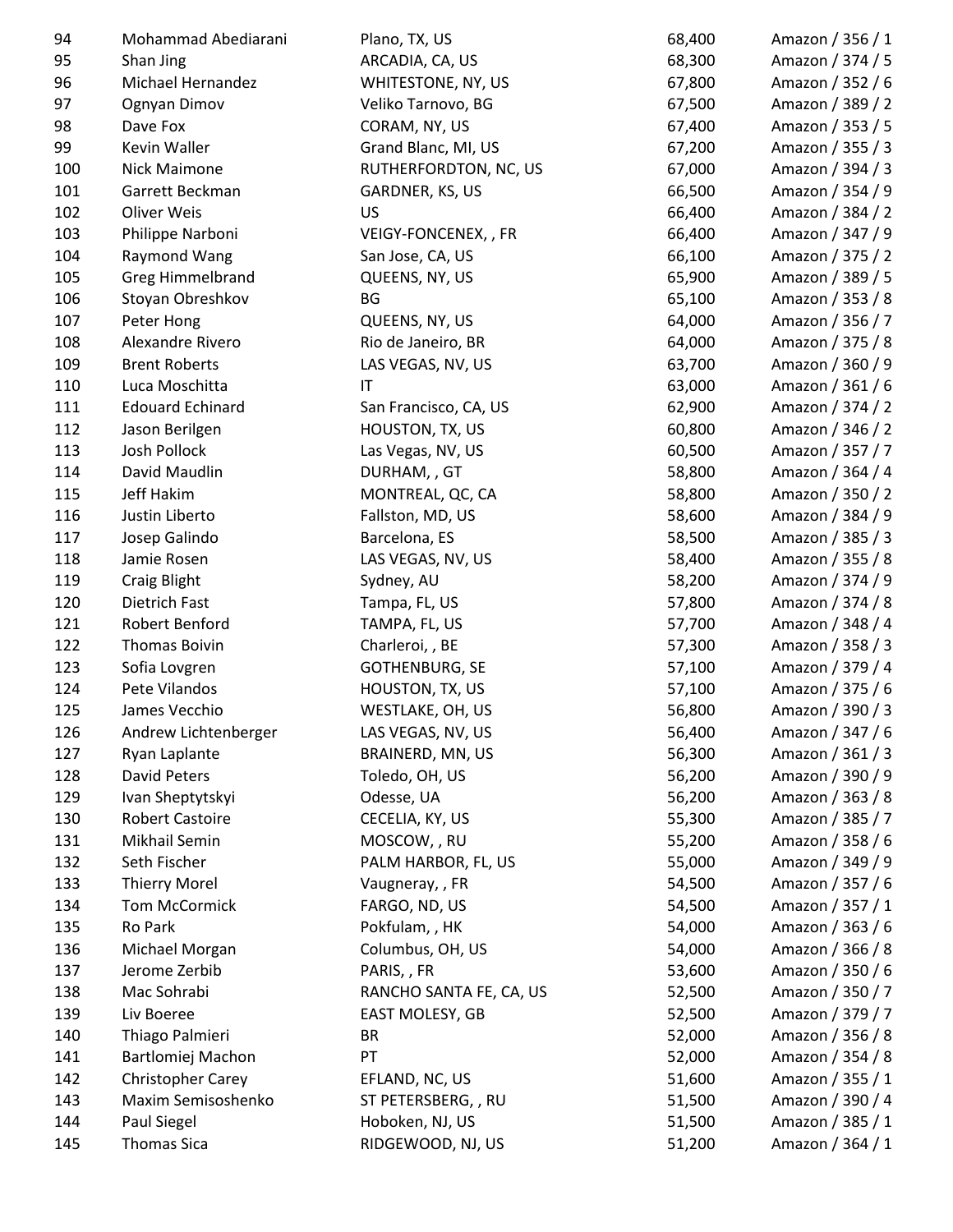| 146 | Cristiano Guerra        | ROME, , IT                | 51,100 | Amazon / 364 / 8 |
|-----|-------------------------|---------------------------|--------|------------------|
| 147 | Robert Damelian         | MELBOURNE, AU             | 50,700 | Amazon / 366 / 9 |
| 148 | Gabriel Andrade         | HOUSTON, TX, US           | 50,000 | Amazon / 367 / 4 |
| 149 | Ben Yu                  | HENDERSON, NV, US         | 49,700 | Amazon / 368 / 7 |
| 150 | Andy Park               | REDONDO BEACH, CA, US     | 48,600 | Amazon / 357 / 4 |
| 151 | <b>Malcolm Trier</b>    | Cleveland, OH, US         | 48,500 | Amazon / 363 / 5 |
| 152 | Samuel Gagnon           | Grand-Mere, , CA          | 48,300 | Amazon / 358 / 2 |
| 153 | Sudhakar Vundavalli     | Cary, NC, US              | 48,300 | Amazon / 352 / 2 |
| 154 | Justin Bonomo           | Glendale, CO, US          | 47,800 | Amazon / 394 / 1 |
| 155 | Julian Parmann          | LAS VEGAS, NV, US         | 47,400 | Amazon / 356 / 9 |
| 156 | Eduards Kudrjavcevs     | Katlakalns, , LV          | 46,200 | Amazon / 375 / 4 |
| 157 | Randy Lew               | MOUNTAIN VIEW, CA, US     | 45,400 | Amazon / 362 / 9 |
| 158 | Salvatore Dicarlo       | Las Vegas, NV, US         | 45,400 | Amazon / 395 / 7 |
| 159 | James Gilbert           | BENSALEM, PA, US          | 45,300 | Amazon / 389 / 8 |
| 160 | <b>Andy Spears</b>      | Buffalo, NY, US           | 45,100 | Amazon / 360 / 5 |
| 161 | Sebastian Troen         | VANCOUVER, BC, CA         | 44,400 | Amazon / 389 / 1 |
| 162 | <b>Brandon Newsome</b>  | POWDER SPRING, GA, US     | 44,000 | Amazon / 358 / 7 |
| 163 | David Kelsey            | Altadena, CA, US          | 43,600 | Amazon / 351 / 3 |
| 164 | Christian Arntson       | Clio, MI, US              | 43,400 | Amazon / 394 / 8 |
| 165 | Simon Deadman           | NOTTINGHAM, GB            | 43,000 | Amazon / 379 / 5 |
| 166 | Cory Albertson          | AUSTIN, TX, US            | 42,700 | Amazon / 351 / 6 |
| 167 | Tristan Wade            | BOYNTON BEACH, FL, US     | 42,700 | Amazon / 347 / 1 |
| 168 | Darren Elias            | PHILADELPHIA, PA, US      | 42,400 | Amazon / 385 / 8 |
| 169 | Joao Herreros           |                           | 41,700 | Amazon / 380 / 3 |
| 170 | Frank Stepuchin         | Park City, UT, US         | 41,600 | Amazon / 362 / 3 |
| 171 | John Hennigan           | LAS VEGAS, NV, US         | 41,000 | Amazon / 356 / 5 |
| 172 | Nick Rampone            | LAS VEGAS, NV, US         | 40,500 | Amazon / 380 / 4 |
| 173 | Daniel Wolf             | Butler, PA, US            | 40,100 | Amazon / 351 / 1 |
| 174 | <b>Arkadiy Tsinis</b>   | Miami, FL, US             | 39,300 | Amazon / 395 / 2 |
| 175 | Amit Roshanlal          | Mumbai, , IN              | 39,200 | Amazon / 368 / 6 |
| 176 | Ferenc Szuchopa         | Antioch, CA, US           | 38,800 | Amazon / 375 / 1 |
| 177 | Jonathan Little         | LAS VEGAS, NV, US         | 38,200 | Amazon / 355 / 2 |
| 178 | <b>Brian Egger</b>      | SPOKANE, WA, US           | 37,800 | Amazon / 374 / 4 |
| 179 | <b>Greg Merson</b>      | LAUREL, MD, US            | 37,700 | Amazon / 379 / 3 |
| 180 | Michael Wolf            | STATEN ISLAND, NY, US     | 37,600 | Amazon / 346 / 9 |
| 181 | <b>Mohammed Ladek</b>   | Birmingham, , GB          | 37,500 | Amazon / 362 / 1 |
| 182 | <b>Taylor Hart</b>      | Newberg, OR, US           | 37,400 | Amazon / 384 / 6 |
| 183 | <b>Brian Comestro</b>   | Carlsbad, CA, US          | 37,200 | Amazon / 364 / 2 |
| 184 | Mark Radoja             | GUELPH, ON, CA            | 37,000 | Amazon / 375 / 9 |
| 185 | Park Yu Cheung          | <b>HONG KONG, HK</b>      | 36,800 | Amazon / 367 / 3 |
| 186 | <b>Anthony Valiente</b> | COCONUT GROVE, FL, US     | 36,500 | Amazon / 359 / 3 |
| 187 | Ismael Bojang           | VIENNA, AT                | 36,500 | Amazon / 389 / 3 |
| 188 | Daniel Buzgon           | MARLTON, NJ, US           | 36,300 | Amazon / 350 / 3 |
| 189 | David Cabrera Polop     | Playa Del Carmen, , MX    | 36,200 | Amazon / 390 / 2 |
| 190 | Celina Lin              | <b>CN</b>                 | 36,000 | Amazon / 346 / 4 |
| 191 | Dean Spagnuolo          | Harare Zimbabwe, ZW       | 35,700 | Amazon / 348 / 7 |
| 192 | <b>Phillip Mighall</b>  | Brighton, , GT            | 35,700 | Amazon / 385 / 4 |
| 193 | Alex Goulder            | Nottingham, GB            | 35,700 | Amazon / 359 / 1 |
| 194 | <b>Marlin Drake</b>     | OWENS CROSS ROADS, AL, US | 35,600 | Amazon / 395 / 8 |
| 195 | Levon Baghdassarian     | Glendale, CA, US          | 35,500 | Amazon / 361 / 7 |
| 196 | Parminder Kumar         | Bellingham, WA, US        | 35,400 | Amazon / 360 / 1 |
| 197 | Dejuante Alexander      | HOUSTON, TX, US           | 35,000 | Amazon / 349 / 3 |
|     |                         |                           |        |                  |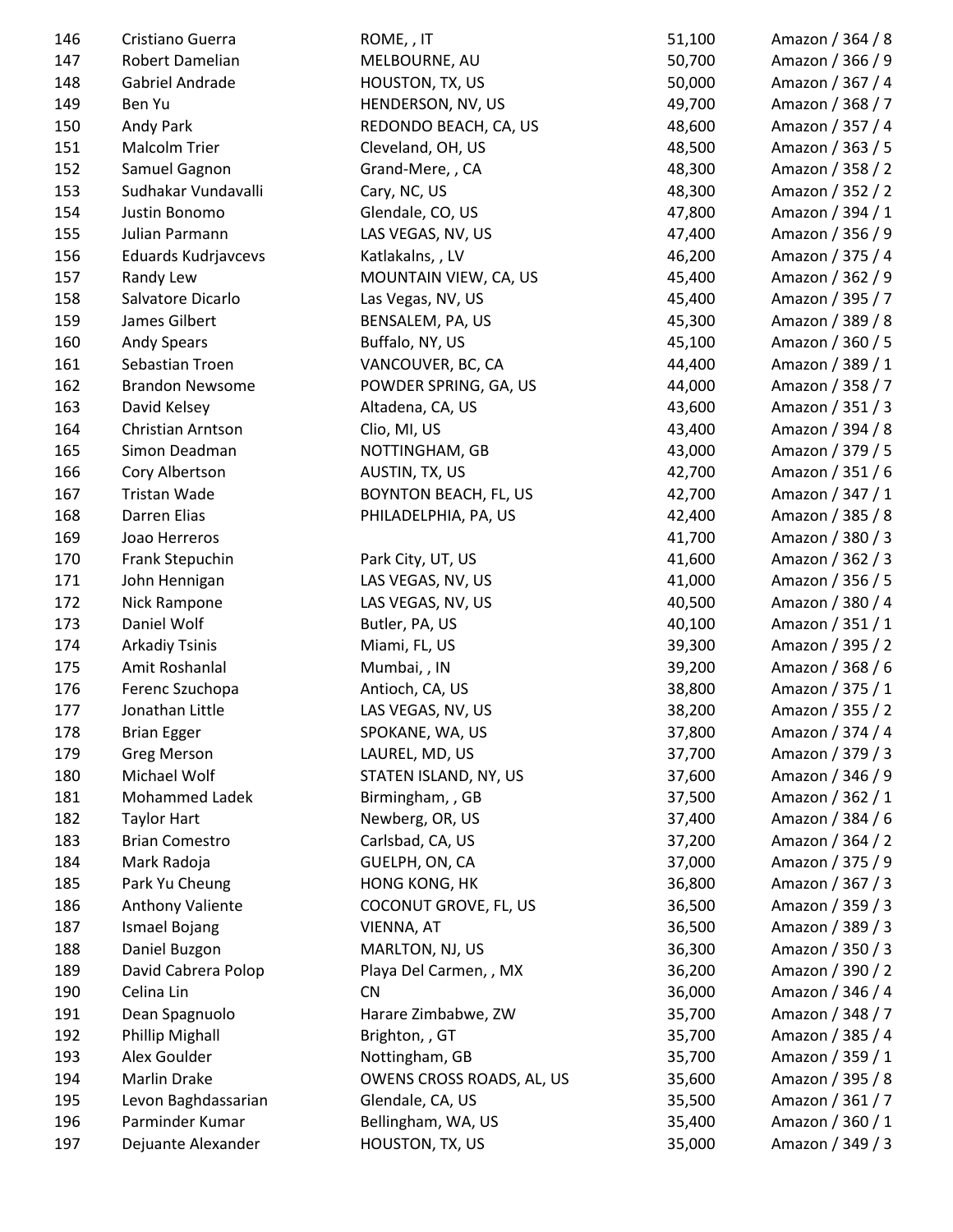| 198 | <b>Ryan Milisits</b>  | THE COLONY, TX, US       | 35,000 | Amazon / 350 / 5 |
|-----|-----------------------|--------------------------|--------|------------------|
| 199 | <b>Thomas Miller</b>  | E HAMPTON, NY, US        | 33,700 | Amazon / 380 / 9 |
| 200 | Alan Myerson          | SHERMAN OAKS, CA, US     | 33,000 | Amazon / 394 / 2 |
| 201 | <b>Zhaoxing Wang</b>  | East Lansing, MI, US     | 33,000 | Amazon / 379 / 6 |
| 202 | Jesse Rockowitz       | COLUMBUS, OH, US         | 32,200 | Amazon / 384 / 8 |
| 203 | Hernan Crespin        | <b>BUENOS AIRES,, AR</b> | 32,100 | Amazon / 374 / 3 |
| 204 | Sameer Aljanedi       | MARINA DEL REY, CA, US   | 32,000 | Amazon / 368 / 4 |
| 205 | <b>Brent Hanks</b>    | Las Vegas, NV, US        | 31,800 | Amazon / 394 / 6 |
| 206 | Nicolas Cardyn        | <b>FR</b>                | 31,800 | Amazon / 395 / 4 |
| 207 | <b>Marcus Berg</b>    | Las Vegas, NV, US        | 31,600 | Amazon / 356 / 2 |
| 208 | Michael Katz          | MANALAPAN, NJ, US        | 31,200 | Amazon / 357 / 8 |
| 209 | Felipe Costa          | Brasil, , BR             | 30,900 | Amazon / 347 / 4 |
| 210 | Pablo Mariz           | CA                       | 30,800 | Amazon / 379 / 8 |
| 211 | Guiliano Bendinelli   | $\mathsf{I}\mathsf{T}$   | 30,600 | Amazon / 362 / 7 |
| 212 | Chad Holloway         | REEDSBURG, WI, US        | 29,400 | Amazon / 359 / 4 |
| 213 | Joseph Sidoryk        | WOOD DALE, IL, US        | 29,300 | Amazon / 346 / 5 |
| 214 | Wenlong Jin           | ARCADIA, CA, US          | 28,800 | Amazon / 352 / 5 |
| 215 | Shannon Shorr         | Las Vegas, NV, US        | 28,800 | Amazon / 348 / 8 |
| 216 | Jonathan Tamayo       | HUMBLE, TX, US           | 28,800 | Amazon / 365 / 2 |
| 217 | <b>Matt Stout</b>     | LAS VEGAS, NV, US        | 28,500 | Amazon / 395 / 9 |
| 218 | Frank Werder          | KONSTANZ, , DE           | 28,300 | Amazon / 389 / 4 |
| 219 | David Vamplew         | FIFE,, GB                | 28,000 | Amazon / 390 / 7 |
| 220 | Bruno Kawauti         | SAO PAULO, BR            | 27,800 | Amazon / 380 / 5 |
| 221 | Lauren Roberts        | Pasadena, CA, US         | 27,700 | Amazon / 355 / 5 |
| 222 | Michael Benvenuti     | LAS VEGAS, NV, US        | 27,600 | Amazon / 349 / 2 |
| 223 | James Salmon          | Davie, FL, US            | 27,600 | Amazon / 360 / 3 |
| 224 | Andrew Ostapchenko    | Carlsbad, CA, US         | 27,300 | Amazon / 367 / 7 |
| 225 | Daniel Rudd           | ESSEX, , GB              | 27,200 | Amazon / 352 / 7 |
| 226 | <b>Rembert Net</b>    | Siggiewi, , MX           | 27,000 | Amazon / 357 / 3 |
| 227 | Sam Stein             | HENDERSON, NV, US        | 26,400 | Amazon / 365 / 8 |
| 228 | 2 DNR                 | US                       | 26,300 | Amazon / 362 / 6 |
| 229 | Ken Einiger           | LAS VEGAS, NV, US        | 26,100 | Amazon / 347 / 2 |
| 230 | Joao Vieira           | Fuzchal, , PT            | 25,400 | Amazon / 351 / 4 |
| 231 | Keven Stammen         | Cincinnati, OH, US       | 25,200 | Amazon / 394 / 9 |
| 232 | <b>William Shanks</b> | FRESNO, CA, US           | 25,000 | Amazon / 349 / 5 |
| 233 | Gerald Byrn           | Woodway, TX, US          | 24,900 | Amazon / 379 / 1 |
| 234 | Doug Dohring          | Glendale, CA, US         | 24,800 | Amazon / 348 / 3 |
| 235 | Luke Bindon           | Felthiam, , GB           | 24,600 | Amazon / 349 / 4 |
| 236 | James Rann            | GB                       | 24,500 | Amazon / 394 / 7 |
| 237 | Aaron Eckhart         | LAKE HAVASU CITY, AZ, US | 24,300 | Amazon / 366 / 5 |
| 238 | Sean Getzwiller       | LAS VEGAS, NV, US        | 23,900 | Amazon / 390 / 6 |
| 239 | Joseph Di Rosa Rojas  | Caracas, VE              | 23,800 | Amazon / 360 / 7 |
| 240 | Ilan Boujenah         | IL                       | 23,700 | Amazon / 368 / 8 |
| 241 | Alex Venovski         | CLERMONT, FL, US         | 23,700 | Amazon / 367 / 5 |
| 242 | Arne Coulier          | BO                       | 23,700 | Amazon / 367 / 1 |
| 243 | Andrea Carini         | $\mathsf{I}\mathsf{T}$   | 23,500 | Amazon / 368 / 2 |
| 244 | James Cavanaugh       | SANTA ROSA, CA, US       | 23,400 | Amazon / 367 / 6 |
| 245 | <b>Martin Finger</b>  | VIENNA, AT               | 23,100 | Amazon / 354 / 3 |
| 246 | <b>Edward Lee</b>     | Washington, DC, US       | 23,100 | Amazon / 374 / 7 |
| 247 | Dominik Nitsche       | MINDEN, , DE             | 23,000 | Amazon / 384 / 7 |
| 248 | Vinny Pahuja          | Hicksville, NY, US       | 22,700 | Amazon / 385 / 6 |
| 249 | Paul Michaelis        | Wicu, DE                 | 22,400 | Amazon / 347 / 7 |
|     |                       |                          |        |                  |